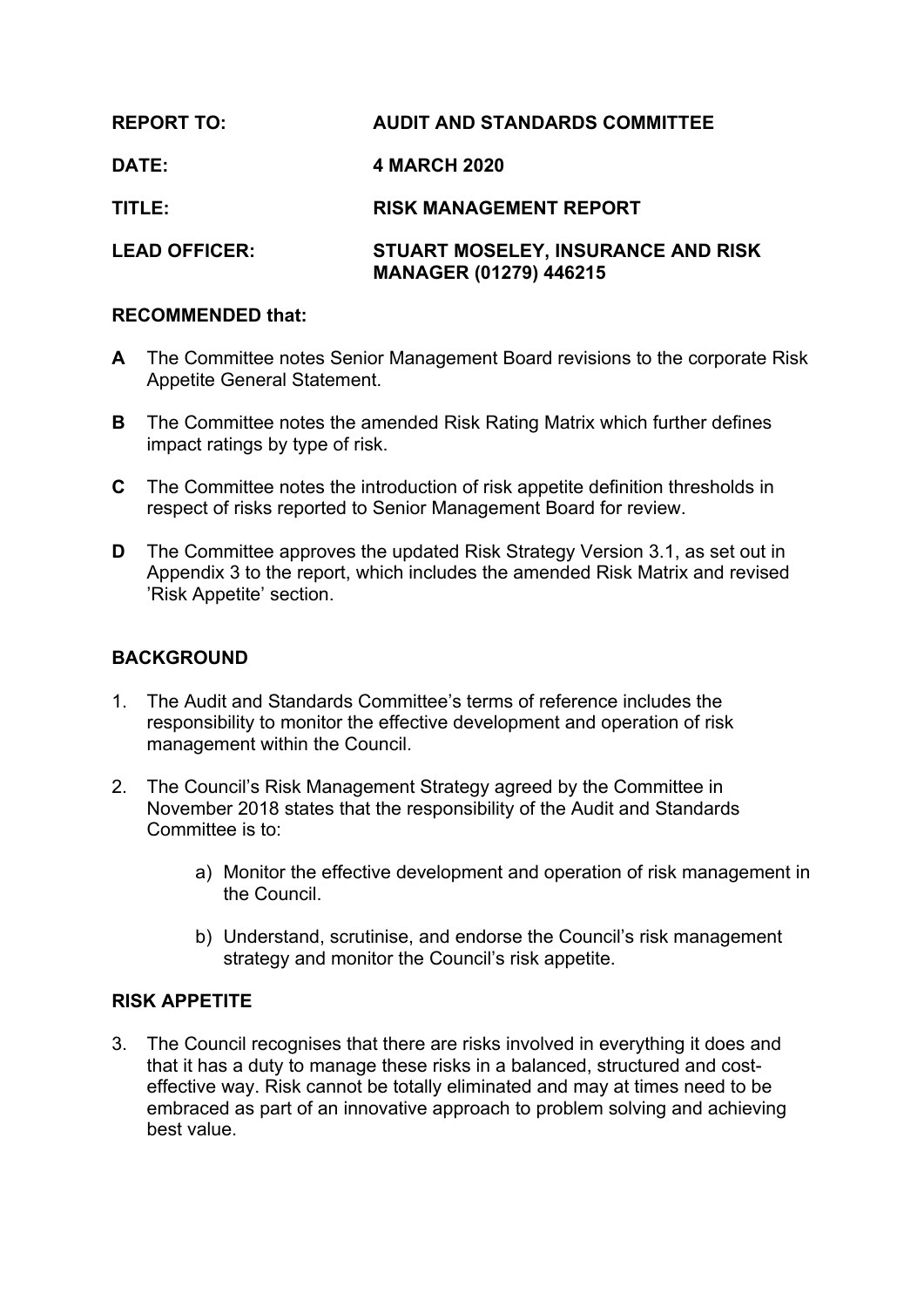- 4. The Council's attitude to risk is to operate in a culture of creativity and innovation, in which key risks are identified in all areas of the business and the risks are understood and managed, rather than avoided.
- 5. By deploying a risk appetite framework these risks can be identified and quantified in a structured way that relates them to the Council's business objectives and strategy. A properly embedded risk appetite framework allows the Council to choose to take on particular amounts of particular risks, in line with the Corporate Plan rather than by passive risk-taking.
- 6. A risk appetite framework also promotes joined-up risk management, facilitating top-down direction from the Senior Management Board (SMB) and bottom-up from services through the reporting of risks.
- 7. Having a properly embedded risk appetite framework encourages pro-active risk management by prompting the following questions:
	- a) 'Where is our risk profile changing most quickly?'
	- b) 'What are the significant changes to the environments in which the Council operates?'
	- c) 'Have we properly understood how to map our Corporate and Service objectives to our risk objectives?'
	- d) 'If there were to be a breach of our risk appetite limits, what would be the management actions that could bring the measure back within appetite?'
	- e) 'Have the limits and triggers been calibrated well enough so that those actions would have enough time to take effect?'
- 8. On 5 February 2020 a workshop was carried out with SMB, facilitated by the Insurance and Risk Manager and the Internal Audit Manager. The purpose of the workshop was to further develop the Council's risk appetite statements and to set values for the risk appetite definitions, against which corporate priority risks can be measured.
- 9. The Councils Risk Appetite General Statement is set out in Appendix 1 to the report, the Risk Appetite Definitions in Appendix 1A and the Risk Appetite by Corporate Priority in Appendix 1B to the report. Three revisions have been made to Risk Appetite by Corporate Priority:
	- a) Regeneration and a thriving community risk appetite has been revised from 'Open' to 'Hungry' to reflect the Council's drive for regeneration of the town
	- b) Being a community leader risk appetite has been revised from 'Moderate' to 'Open' to better reflect the Council's stance to lead and promote the needs of Harlow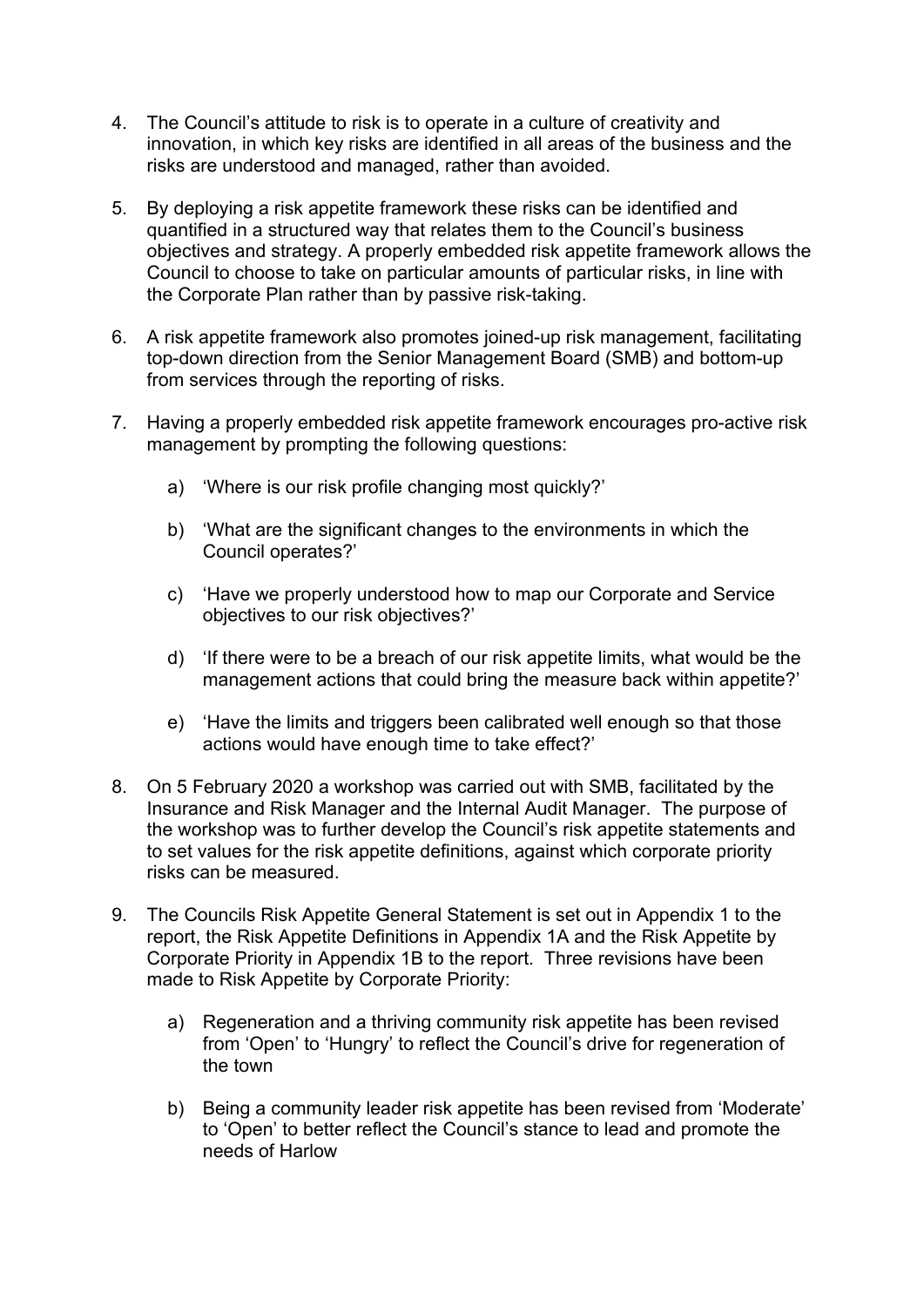c) Equalities and Fairness remains, on the advice of Head of Governance, as 'Moderate' and the narrative has been strengthened to reflect the Council's need to operate within a statutory framework.

## **RISK RATING MATRIX**

- 10. During the 5 February 2020 workshop carried out with SMB, an updated Risk Rating matrix was presented for approval. The updated matrix is set out in Appendix 1 of the revised appended Risk Strategy V3.1 set out in Appendix 3 to the report.
- 11. The new Risk Matrix provides more detail regarding impact ratings for types of risk. For example, when assessing impact for financial risk, the matrix provides detail of the monetary loss or overspend that would constitute the various levels of financial impact.
- 12. The enhancement to the Risk Matrix is expected to help risk managers across the Council better evaluate level of risks.

### **RISK REPORTING**

- 13. Risks which have a risk score of 20 or above are reported in the Council's quarterly Joint Finance and Performance Report.
- 14. However, SMB have also set internal reporting thresholds for corporate priority risk appetite definitions to be applied from 4<sup>th</sup> Quarter 2020. Each risk appetite definition from 'Adverse' to 'Hungry' has been assigned a risk score which corresponds to risk appetite. The risk appetite definition thresholds are shown in Appendix 2 to the report.
- 15. This means that risks associated with a particular corporate priority or guiding principle will be referred to SMB for review if they reach or exceed the risk appetite threshold.
- 16. SMB will regularly review risk appetite thresholds to ensure they meet risk reporting expectations and that risks are being referred for review at the appropriate level.

## **SUMMARY OF KEY RISKS**

- 17. Corporate risks scoring 18 or higher are reported to SMB and are identified in the Corporate Risk Register. These are set out in Appendix A to the report. Please note as contained within this report that from 4<sup>th</sup> Quarter 2020, risks will be reported to SMB based on the risk appetite definition thresholds agreed in January 2020.
- 18. Risks scoring 20 or higher will continue to be reported to Cabinet as part of the regular Joint Finance and Performance Report. As at 31 December 2019 there were no risks falling into this category.